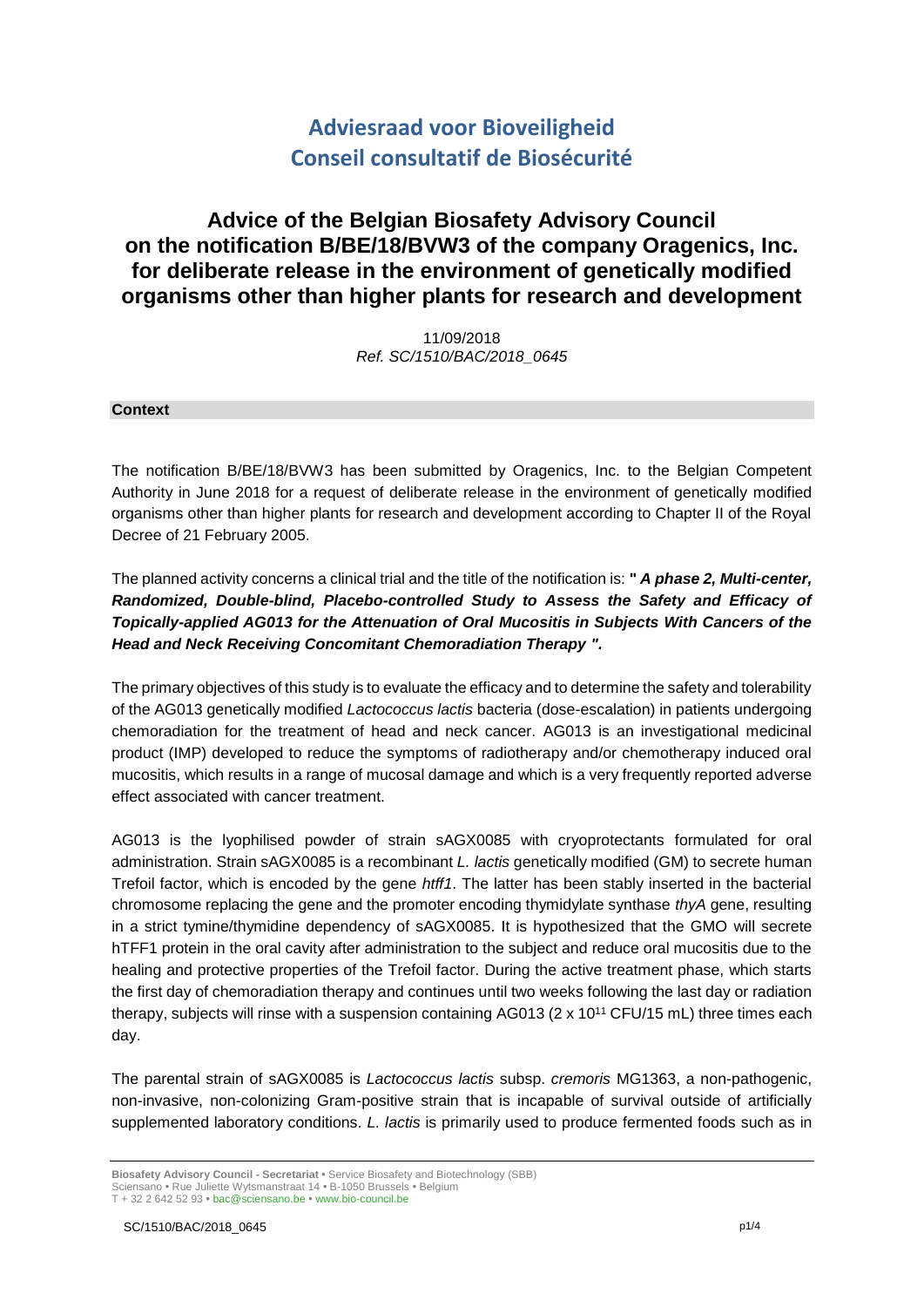the industrial manufacture of dairy products. This bacterium is a poor competitor and has a limited ecological niche. sAGX0085 is devoid of the metabolic pathways that enable the use of milk carbohydrate and amino acid sources and is dependent on external supplementation of thymine or thymidine for growth and survival.

It is planned to conduct the trial in several clinical sites located in Brussels, the Flemish Region and Wallonia.

The dossier has been officially acknowledged by the Competent Authority on 13 June 2018 and forwarded to the Biosafety Advisory Council (BAC) for advice.

Within the framework of the evaluation procedure, the BAC, under the supervision of a coordinator and with the assistance of its Secretariat, contacted experts to evaluate the dossier. Three experts from the common list of experts drawn up by the BAC and the Service Biosafety and Biotechnology (SBB) of Sciensano answered positively to this request. The SBB also took part in the evaluation of the dossier. The experts and the SBB assessed whether the information provided in the notification was sufficient and accurate in order to state that the deliberate release of the genetically modified organism would not raise any problems for the environment, animal health or human health (people coming in contact with the treated patient and/or with the GMO) in the context of its intended use. See Annex I for an overview of all the comments from the experts.

The scientific evaluation has been performed considering following legislation:

- Annex II (principles for the risk assessment) and annex III (information required in notifications) of the Royal Decree of 21 February 2005.

- Commission Decision 2002/623/EC of 24 July 2002 establishing guidance notes supplementing Annex II to Directive 2001/18/EC.

The pure medical aspects concerning the efficacy of the medicinal product and its safety for the treated patient, as well as aspects related to social, economic or ethical considerations, are outside the scope of this evaluation.

On 24 July 2018, based on a list of questions prepared by the BAC, the Competent Authority requested the notifier to provide additional information about the notification. The answers from the notifier to these questions were received by the Competent Authority on 20 August 2018 and transmitted to the secretariat of the BAC on the same day. This complementary information was reviewed by the coordinator and the experts.

In parallel to the scientific evaluation of the notification, the Competent Authority also made the dossier available on its website for the one-month public consultation foreseen in the abovementioned Royal Decree. The Competent Authority received two reactions from the public, the concern of which were not related to biosafety.

#### **Summary of the scientific evaluation**

#### **1. The characteristics of the donor, the recipient or parental organism**

The donor, recipient and parental organisms were found to be adequately described in the dossier.

T + 32 2 642 52 93 **•** bac@sciensano.be **•** www.bio-council.be

**Biosafety Advisory Council - Secretariat •** Service Biosafety and Biotechnology (SBB) Sciensano **•** Rue Juliette Wytsmanstraat 14 **•** B-1050 Brussels **•** Belgium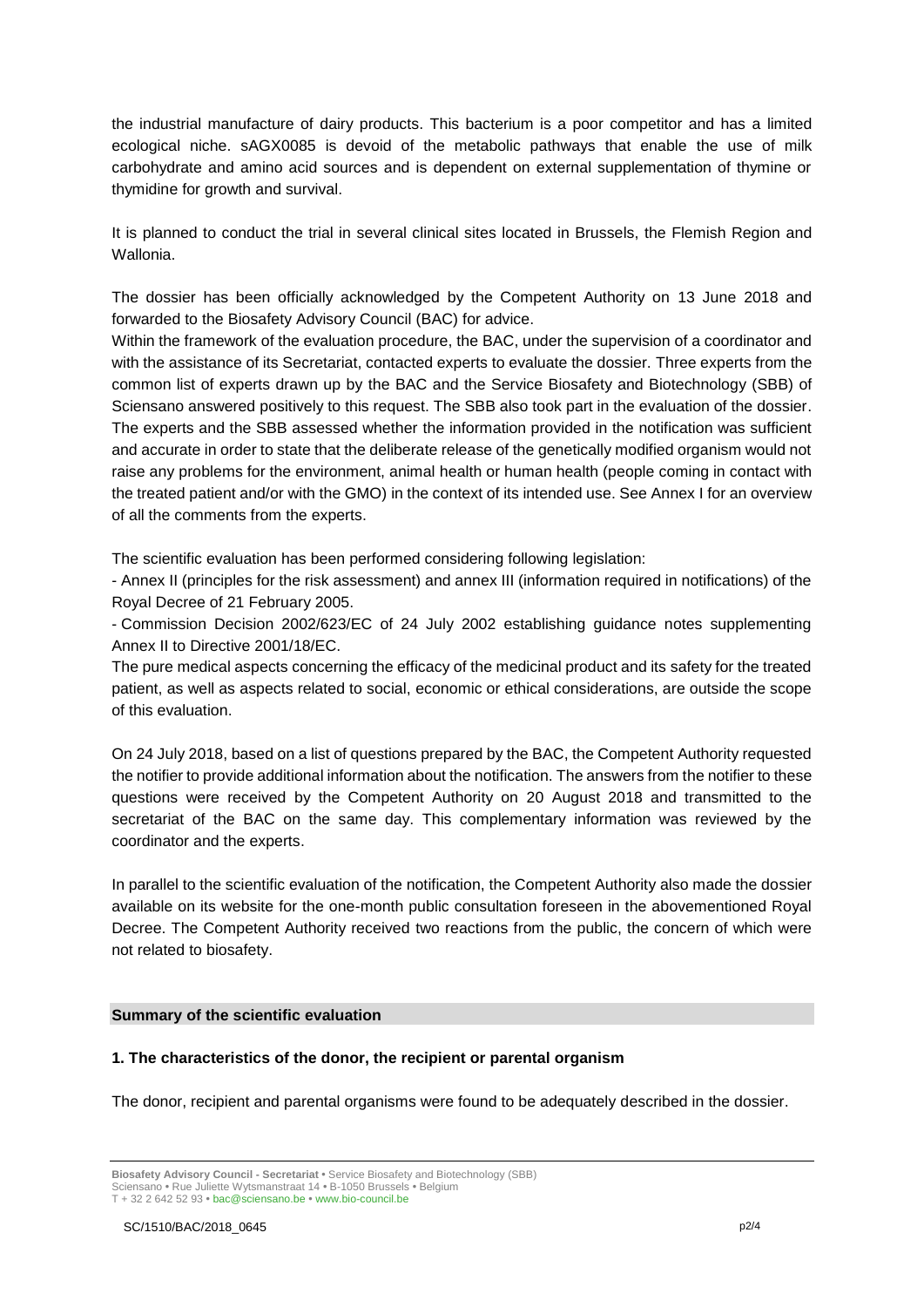## **2. Information related to the characteristics of the GMO and the medication**

Information related to the molecular characteristics of sAGX0085 including phenotypic and genetic stability of the transgenes were adequately described in the dossier.

## **3. The conditions of the release**

In its list of questions addressed to the notifier, the BAC advised the notifier to further detail the instructions at the study site so as to inactivate by chemical means or incineration unused as well as used GMO. The BAC also advised to treat the "discarded mouth rinse" in a similar way as "an accidental spillage" by putting the mouth rinse in a standard detergent before discharge into the sink, to minimize the chances of a release of the GMO in the environment or a transfer to other persons (e.g. by close contact). The notifier agreed to adapt the patient documents accordingly by asking subjects to spit the discarded mouth rinse into a recipient containing a standard detergent soap or bleach before discarding it into a sink or toilet.

## **4. The risks for the environment or human health**

There is no indication that the GMO itself is toxic, allergenic or pathogenic. The changes that were induced in the recipient strain as well as in the GMO, do not affect the basic toxic or allergenic features.

In light of a statement of the notifier in regards replication ability of *L. lactis*, the BAC brought to the attention that scientific literature reports the presence or even infection of *L. lactis* in rare cases in humans. In its response the notifier clarified that the statement on the inability of sAGX0085 to multiply in mammals, except in gnotobiotic mice, should refer to observations following experimental inoculation. Furthermore, even though no additional *in vivo* auxotrophy studies were performed with sAGX0085, the BAC agrees with the notifier that *in vitro* studies with sAGX0085 and *in vivo* studies in preclinical setting with comparable engineered *thyA* deficient *L. lactis* strains indicated that any propagation of sAGX0085 following passage through the large intestine would be highly unlikely.

The BAC further noticed that transfer of the GMO to the blood stream through ulceration cannot be fully excluded but is also of the opinion that any associated adverse effect would be limited since studies indicate the incapacity of sAGX0085 to persist in blood stream. In the unlikely event of infection, the GMO can quickly and easily be inactivated with standard antibiotics.

In regards possible selective advantage of sAGX0085 associated to the expression of hTTF1 protein, it is noticed that hTFF1 is naturally abundantly expressed in epithelium of the stomach, hTFF1 peptide is a constituent of human saliva and serum and sAGX0085 has shown no direct growth advantage with the acquisition of htff1. Upon request of the BAC, the notifier also further informed on the relevance of using animal model to study the effect of hTFF1. hTFF1 is approximately 65% identical to mouse and rat TFF1. It is not known whether receptors for hTTF1 are similarly distributed in human and animal organs, but toxicological studies show that rat and dog cell lines are responsive to hTFF1.

## **5. The monitoring, control, waste treatment and emergency plans proposed by the applicant**

The Biosafety Advisory Council is of the opinion that the information provided is sufficient and does not raise safety concerns and recommends the treatment of discarded mouth rinse in order to minimize the release of the GMO into the environment.

**Biosafety Advisory Council - Secretariat •** Service Biosafety and Biotechnology (SBB) Sciensano **•** Rue Juliette Wytsmanstraat 14 **•** B-1050 Brussels **•** Belgium

T + 32 2 642 52 93 **•** bac@sciensano.be **•** www.bio-council.be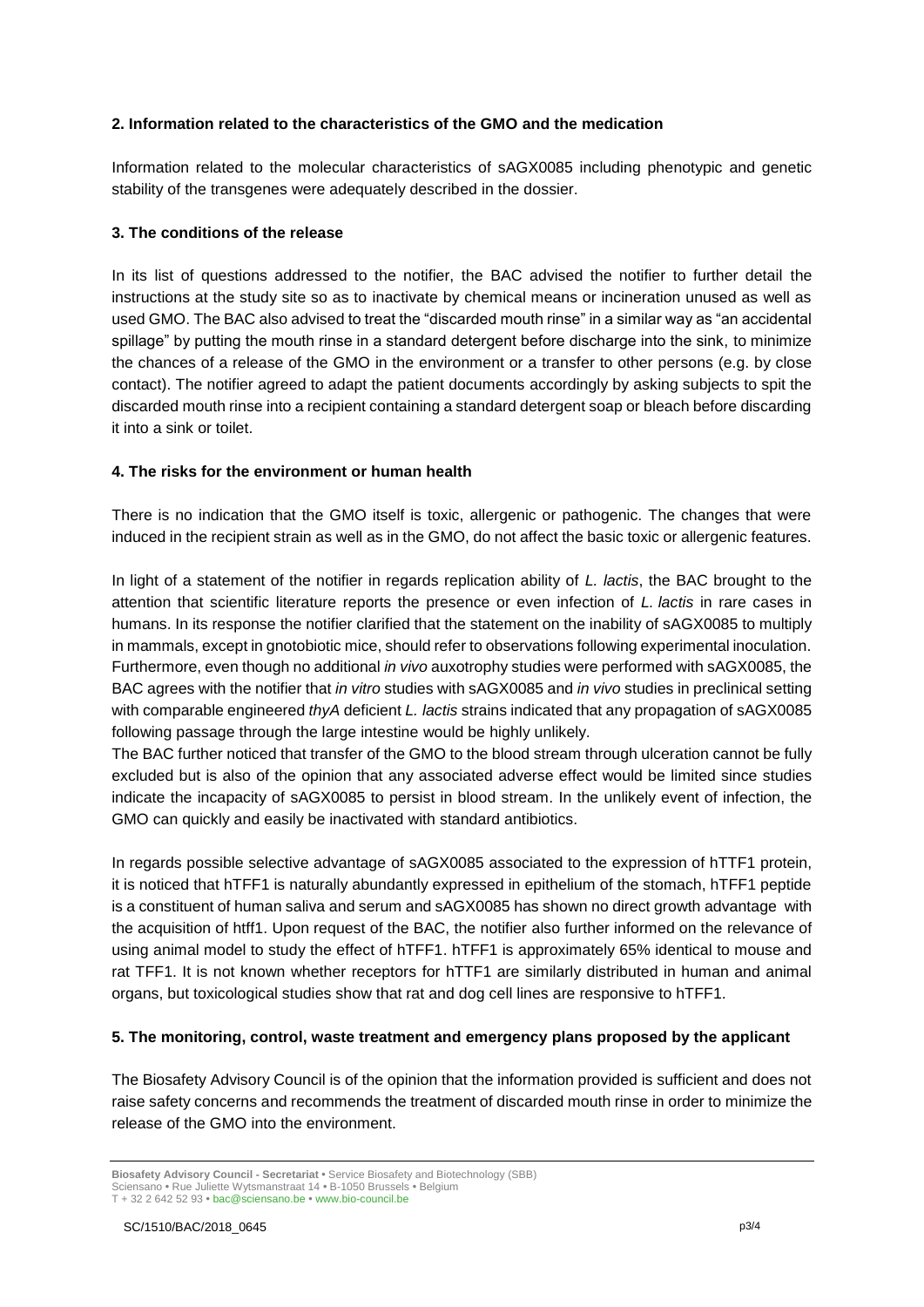#### **Conclusion**

Based on the scientific assessment of the notification made by the Belgian experts, the Biosafety Advisory Council concludes that it is unlikely that AG013 developed for the attenuation of Oral Mucositis in cancer patients receiving concomitant chemoradiation therapy will have any adverse effects on human health or on the environment in the context of the intended clinical trial provided that all the foreseen safety measures are followed.

Therefore, the Biosafety Advisory Council issues a **positive advice with the following conditions**:

- The notifier and the investigators must strictly apply the clinical trial protocol, and all the safety instructions as described in the dossier also taking into account the recommendations from the Biosafety Advisory Council for waste treatment.
- Any protocol amendment has to be previously approved by the Competent Authority.
- The notifier is responsible to verify that each study centre has qualified personnel experienced in handling infectious material and that the investigator has the required authorizations to perform the clinical trial activities inside the hospital (laboratory, pharmacy, hospital room, consultation room...) according to the Regional Decrees transposing Directive 2009/41/EC on Contained use of genetically modified micro-organisms.
- The Biosafety Advisory Council should be informed within two weeks when the first patient starts the treatment and the last patient receives the last treatment.
- At the latest six months after the last visit of the last patient included in the trial, the notifier must send to the competent authority at the attention of the Biosafety Council a report with details concerning the biosafety aspects of the project. This report will at least contain:
	- $\circ$  The total number of patients included in the trial and the number of patients included in Belgium;
	- $\circ$  A summary of all adverse events marked by the investigators as probably or definitely related to the study medication;
	- o A report on the accidental releases, if any, of AG013.

Vem hvc

Dr. Corinne Vander Wauven President of the Belgian Biosafety Advisory Council

*Annex I: Compilation of comments of experts in charge of evaluating the dossier B/BE/18/BVW3 (ref. SC/1510/BAC/18\_0631)*

**Biosafety Advisory Council - Secretariat •** Service Biosafety and Biotechnology (SBB) Sciensano **•** Rue Juliette Wytsmanstraat 14 **•** B-1050 Brussels **•** Belgium T + 32 2 642 52 93 **•** bac@sciensano.be **•** www.bio-council.be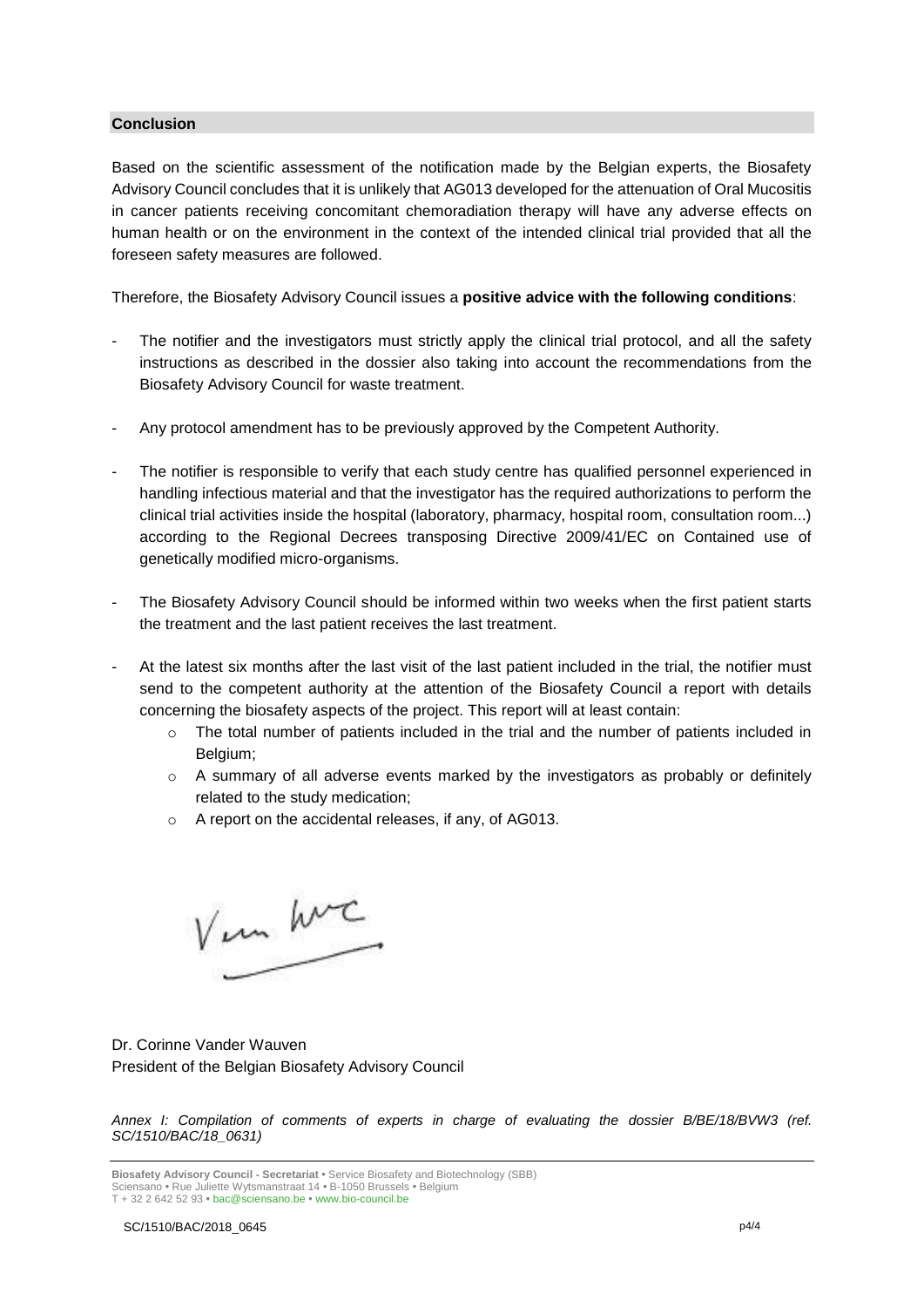# **Adviesraad voor Bioveiligheid Conseil consultatif de Biosécurité**

## **Compilation of comments of experts in charge of evaluating the dossier B/BE/18/BVW3 And comments submitted to the notifier**

25 July 2018 *Ref. SC/1510/BAC/2018\_0631*

**Mandate for the Group of Experts:** Mandate of the Biosafety Advisory Council (BAC) of 13 June 2018. **Coordinator:** Corinne Van der Wauven (Institut de Recherche Labiris) **Experts:** Jozef Anné (KUL), Veronique Fontaine (ULB), Aline Baldo (Sciensano, SBB) **SBB:** Katia Pauwels.

## **INTRODUCTION**

Dossier **B/BE/18/BVW3** concerns a notification of the company Oragenics, Inc. for deliberate release in the environment of genetically modified organisms other than higher plants according to Chapter II of the Royal Decree of 21 February 2005.

The notification has been officially acknowledged on 13/06/2018 and concerns a clinical trial with AG013, a recombinant *Lactococcus lactis* engineered to secrete human Trefoil factor, which is encoded by the gene htff1. The latter has been stably inserted in the bacterial chromosome replacing the gene and the promoter encoding thymidylate synthase thyA gene, resulting in a tymine/thymidine dependency of AG013.

The application concerns a phase II clinical trial involving topically-applied AG013 for the attenuation of oral mucositis in subjects with cancers of the head and neck receiving concomitant chemoradiation therapy. It is hypothetized that the GMO secretes hTFF1 protein in the oral cavity after administration to the subject and reduces oral mucositis due to the healing and protective properties of the Trefoil factor.

## **INSTRUCTIONS FOR EVALUATION**

Depending on their expertise, the experts were invited to evaluate the genetically modified organism considered in the notification as regards its molecular characteristics and its potential impact on human health and the environment. The pure medical aspects concerning the efficacy of the medicinal product and its safety for the treated patient are outside the scope of this evaluation.

The comments of the experts are roughly structured as in

- Annex II (principles for the risk assessment) of the Royal Decree of 21 February 2005
- Annex III (information required in notifications) of the Royal Decree of 21 February 2005

- Commission Decision 2002/623/EC of 24 July 2002 establishing guidance notes supplementing Annex II to Directive 2001/18/EC.

**Biosafety Advisory Council - Secretariat •** Service Biosafety and biotechnology (SBB) Sciensano • Rue Juliette Wytsmanstraat 14 **•** B-1050 Brussels **•** Belgium T + 32 2 642 52 93 **•** bac@sciensano.be **•** www.bio-council.be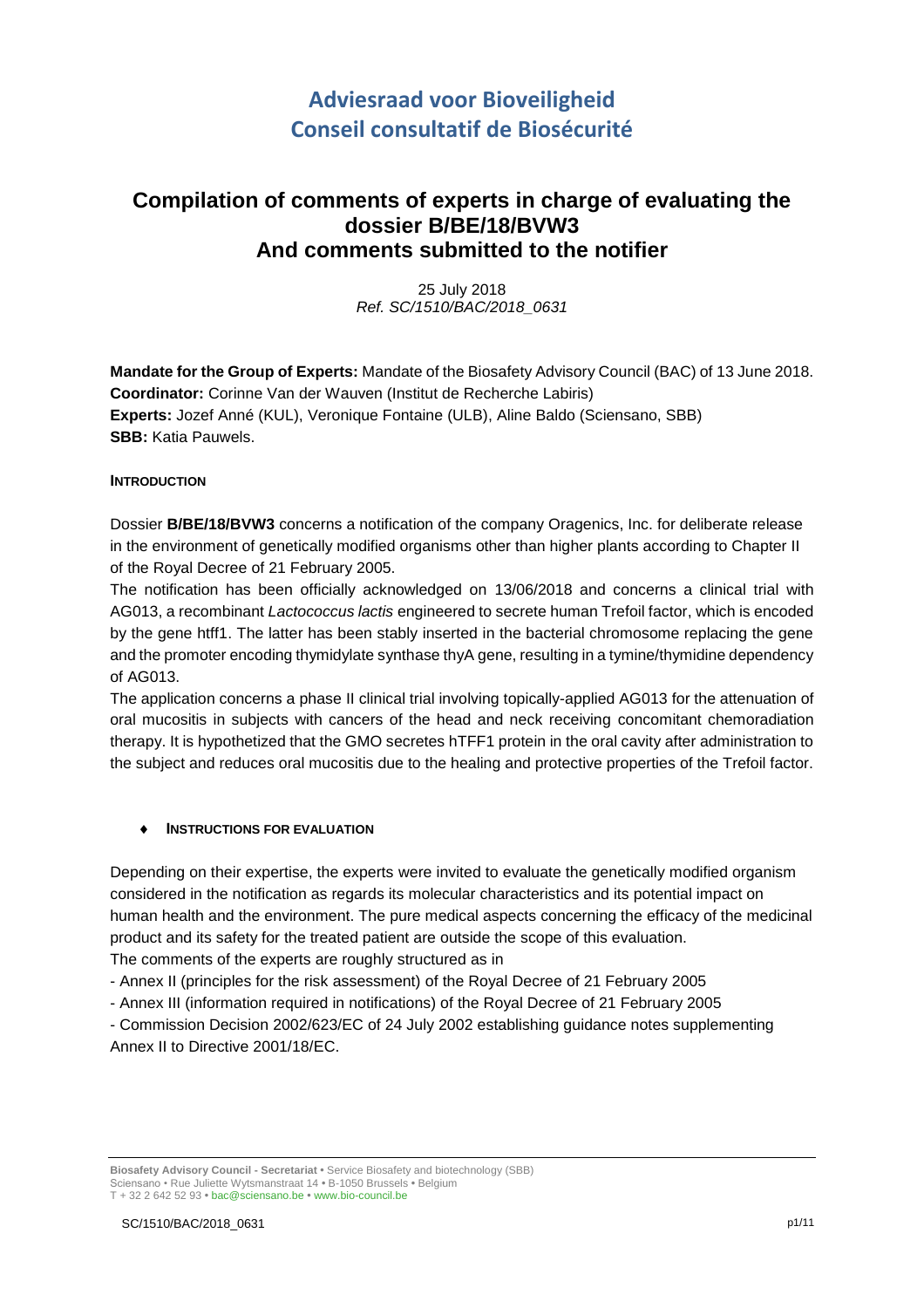#### **List of comments received from the experts**

*Remark: The comments below have served as basis for a list of questions that the Competent authority forwarded on 24/07/2018 to the notifier with a request to provide additional information. The comments or remarks highlighted in grey correspond to the questions addressed to the notifier.* 

## **List of comments/questions received from the experts**

## **1. INFORMATION RELATED TO THE CHARACTERISTICS OF THE DONOR, THE RECIPIENT OR PARENTAL ORGANISM**

(e.g. possibility of natural transfer of genetic material to other organisms, pathological, ecological and physiological characteristics, indigenous vectors ...)

#### *Comment 1*

Has evaluated this item and has no questions/comments.

*Comment 2*

Has evaluated this item and has no questions/comments.

Comment 3

Has evaluated this item and has no questions/comments.

#### *Comment coordinator :*

Has evaluated this item and has no questions/comments.

## **2. INFORMATION RELATED TO THE VECTOR**

(e.g. description, sequence, mobilisation ...)

## *Comment 1*

Has evaluated this item and has no questions/comments.

*Comment 2* 

Has not evaluated this item.

Comment 3

Has evaluated this item and has no questions/comments.

## *Comment coordinator :*  Has evaluated this item and has no questions/comments.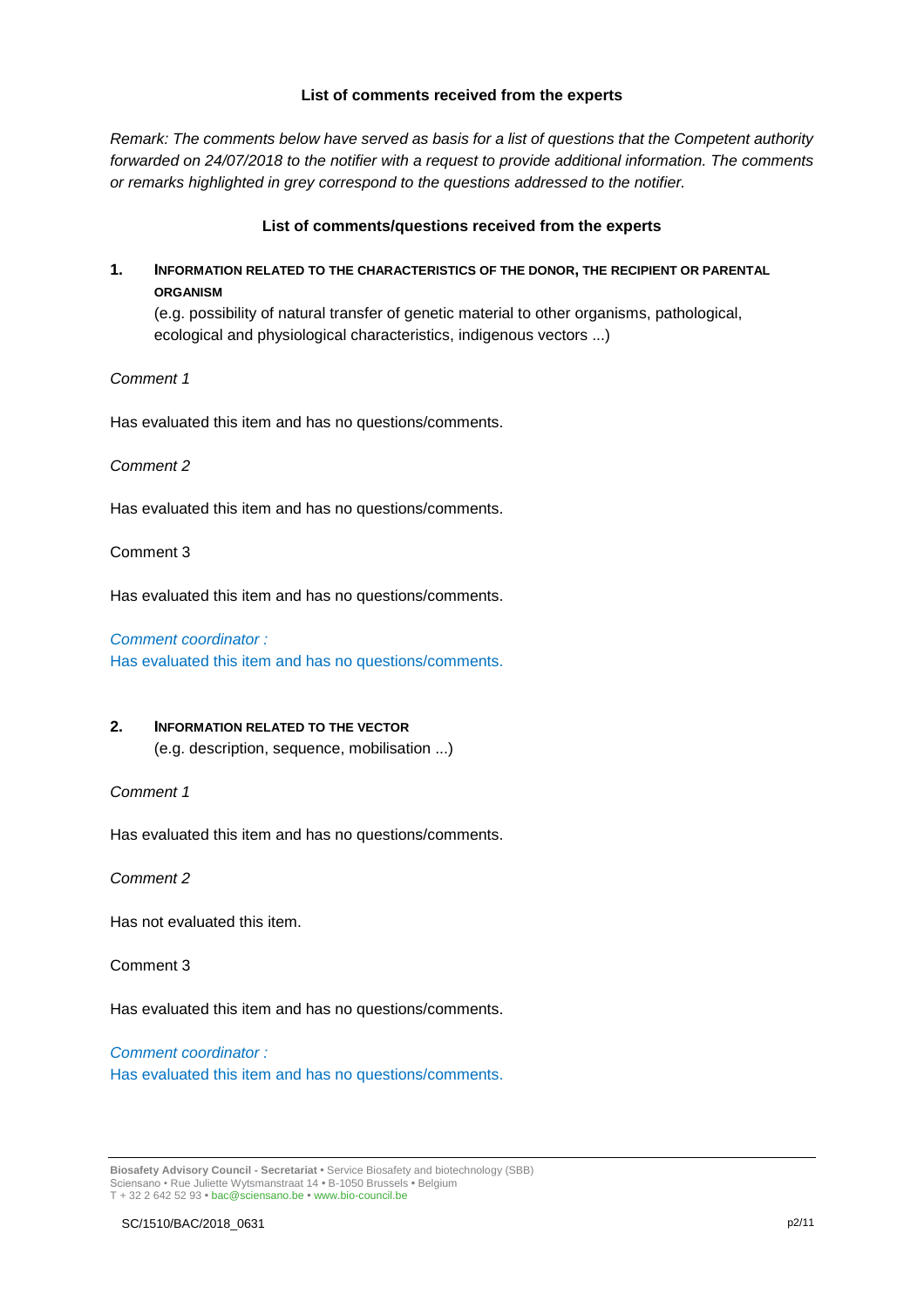## **3. INFORMATION RELATED TO THE CHARACTERISTICS OF THE GMO**

## **3.1. Information related to the genetic modification**

(e.g. methods used for the modification, description of the insert/vector construction ...)

*Comment 1*

Has evaluated this item and has no questions/comments.

*Comment 2* 

Has not evaluated this item.

Comment 3

Has evaluated this item and has no questions/comments.

*Comment coordinator :*  Has evaluated this item and has no questions/comments.

## **3.2. Information on the molecular characteristics of the final GMO**

(e.g. number of copies of the transgenes, phenotypic and genetic stability of the transgenes, expression of the new genetic material, re-arrangements in the genome, inclusion or suppression of genetic material ...)

*Comment 1*

Why is in Fig. 3 (technical dossier) the region pf pXXX shown as nnnn?

*Comment 2* 

Has not evaluated this item.

Comment 3

Has evaluated this item and has no questions/comments.

## **3.3. Considerations for human, animal or plant health**

(e.g. invasiveness and virulence, toxic or allergenic effects, possibility of survival outside of receiving host, other product hazards ...)

## *Comment 1*

In the Environmental Risk Assessment (AG013) file (page 8) it is mentioned "*L. lactis* lacks the ability to multiply *in vivo* in mammals, except in gnotobiotic mice", but it has been shown that:

**Biosafety Advisory Council - Secretariat •** Service Biosafety and biotechnology (SBB) Sciensano • Rue Juliette Wytsmanstraat 14 **•** B-1050 Brussels **•** Belgium T + 32 2 642 52 93 **•** bac@sciensano.be **•** www.bio-council.be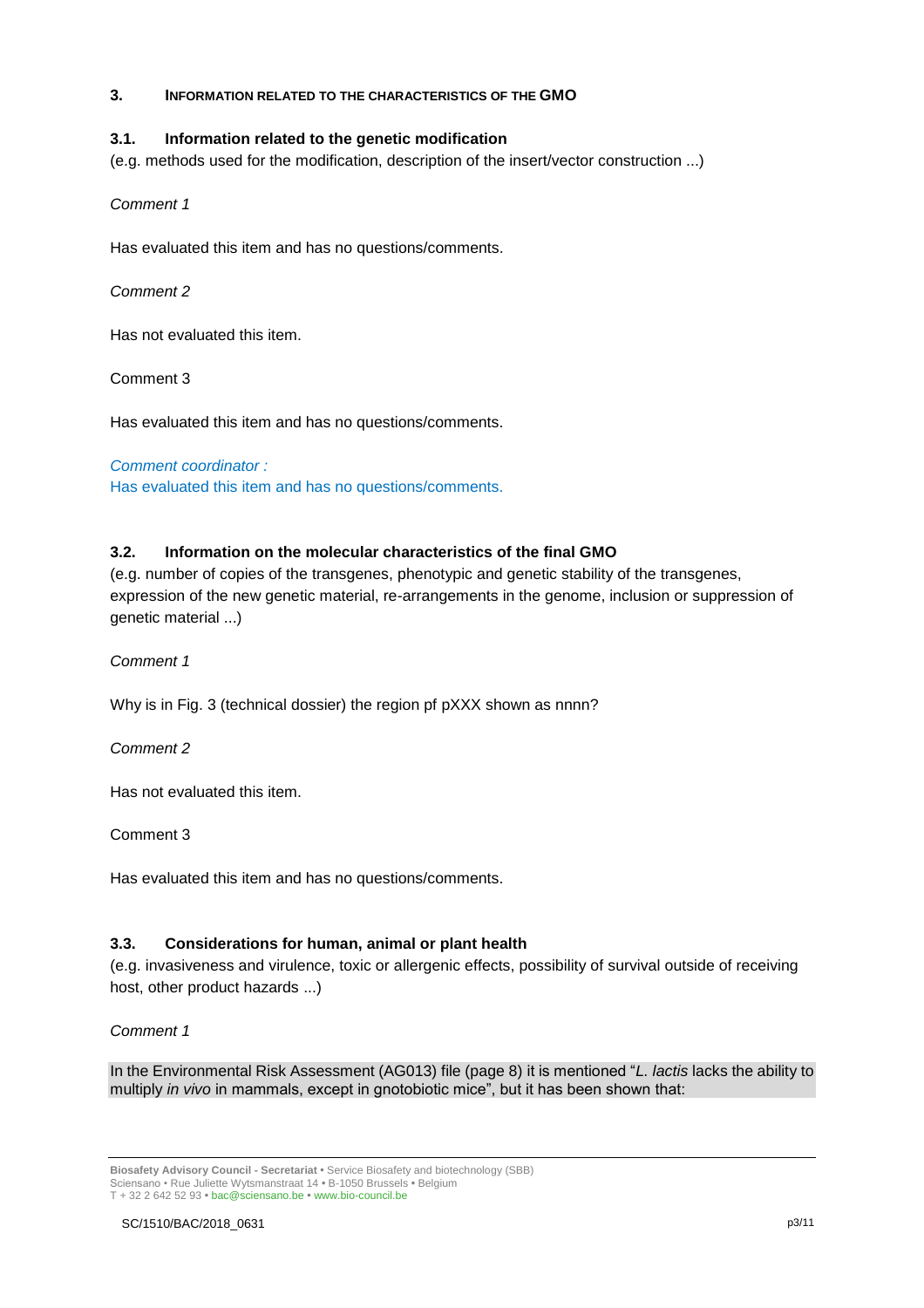(1) Immunocompromised persons can become infected by Lactococcus-associated peritonitis. [Chonnam Med J.](https://www.ncbi.nlm.nih.gov/pmc/articles/PMC4161764/) 2014 Aug; 50(2): 67–69.

(2) can be isolated from vaginal secretions Todorov SD, Botes M, Danova ST, Dicks LMT (2007) Probiotic properties of *Lactococcus lactis* subsp. *lactis* HV219, isolated from human vaginal secretions. J Applied Microbiol 103:629-639:

(3) microbiologic and molecular evidence for infection produced by *L. lactis* subsp. *lactis* in waterfowl. ([\(CDC](https://www.cdc.gov/) [EID journal](https://wwwnc.cdc.gov/eid/) [Volume 7](https://wwwnc.cdc.gov/eid/past-issues/volume-7) [Number 5—October 2001\)](https://wwwnc.cdc.gov/eid/articles/issue/7/5/table-of-contents)

(4) Are patients with damaged hearth valves not at risk when bacteria come in the bloodstream due to wounds in the oral cavity? See Early *Lactococcus lactis* endocarditis after mitral valve repair: A case report and literature review. [Infection.](https://www.ncbi.nlm.nih.gov/pubmed/23225172) 2013 Aug;41(4):897-9 [Rostagno C,](https://www.ncbi.nlm.nih.gov/pubmed/?term=Rostagno%20C%5BAuthor%5D&cauthor=true&cauthor_uid=23225172) [Pecile P,](https://www.ncbi.nlm.nih.gov/pubmed/?term=Pecile%20P%5BAuthor%5D&cauthor=true&cauthor_uid=23225172) [Stefàno PL.](https://www.ncbi.nlm.nih.gov/pubmed/?term=Stef%C3%A0no%20PL%5BAuthor%5D&cauthor=true&cauthor_uid=23225172)

(5) A Case of Septic Shock Following Catheter-related Infection Caused by *Lactococcus lactis* subsp. *lactis* in an Adult Lab Med Online. 2016 Jul;6(3):187-190.

Can the applicants comment on this in relation to their sentence "*L. lactis* lacks the ability to multiply in vivo in mammals, except in gnotobiotic mice

#### *Comment coordinator :*

I agree with JA's comment (supported by scientific literature, as shown)

- 1. It is to be expected to have some transfer of the GMO to the blood stream through the ulceration
- 2. non pathogenic bacteria can develop in unusual niches or in immunocompromised people.

Concern somewhat limited by the fact that the GMO seems not to persist in blood stream.

#### *Comment 2*

Has evaluated this item and has no questions/comments.

#### Comment 3

Has evaluated this item and has no questions/comments.

#### **4. INFORMATION RELATING TO THE CONDITION OF RELEASE**

(e.g. description of the activity, quantities of GMO to be released, workers protection measures, elimination of any contaminating material in the preparation of the GMO stock, elimination of the GMO at the end of the experiment ...)

#### *Comment 1*

The applicant mentions "In the event of an accidental spillage, the use of standard detergent (soap) or bleach immediately will completely eradicate the AG013 and decontaminate the affected area. AG013 is short-lived when dissolved in water at room temperature". Would it not be advisable to treat the "discarded mouth rinse" in a similar way as "an accidental spillage" by putting the mouth rinse in a standard detergent before discharge into the sink, as such the chance that the GMO is released in the environment will be minimalized.

#### *Comment coordinator :*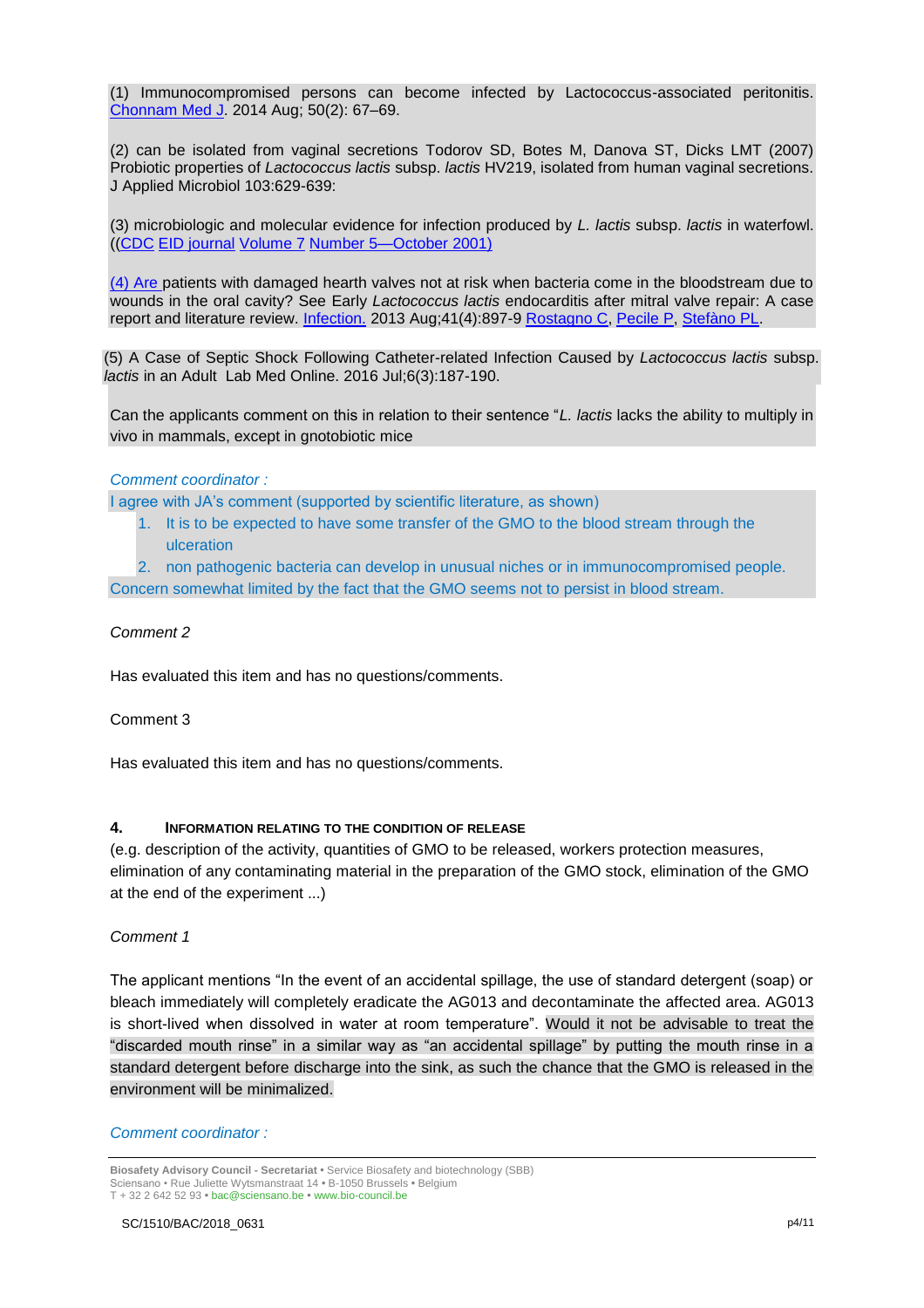## *Comment 2*

The applicant says that at the study site, any used and unused IMP containing GMO will be appropriated destroyed by set guidelines and according to the institutional standards. At the study site used and unused IMP containing GMO should be inactivated before disposal (by chemical means or by incineration).

## Comment 3

Has evaluated this item and has no questions/comments.

#### **5. INFORMATION RELATED TO THE RISKS FOR THE ENVIRONMENT AND HUMAN HEALTH**

**5.1. Information on spread ("shedding") of the GMO from the treated patient/animal to other persons/animals or to the environment (including indirect/delayed effects due to vertical transmission to offspring).**

(e.g. genetic transfer capability, routes of biological dispersal, target organisms ...)

*Comment 1*

See comments at 3.3.

What in case the GMO should colonize (as a consequence of lack of hand hygiene) the vaginal tract and express hTFF1 locally. Can this be investigated?

## *Comment coordinator :*

This is related to the pertinence of the animal model: is the human trefoil1 factor active on rodents' receptor? Similarity between animal and human hTFF1l factor, similarity between the distribution of hTFF1 receptors in human and animal organs?

## *Comment 2*

Has evaluated this item and has no questions/comments.

#### Comment 3

Has evaluated this item and has no questions/comments.

#### **5.2. Information on possible effects on human health resulting from interactions of the GMO and persons working with, coming into contact with or in the vicinity of the GMO release (carekeepers, patient relatives, immunocompromised people ...).**

#### *Comment 1*

Has evaluated this item and has no questions/comments.

**Biosafety Advisory Council - Secretariat •** Service Biosafety and biotechnology (SBB) Sciensano • Rue Juliette Wytsmanstraat 14 **•** B-1050 Brussels **•** Belgium T + 32 2 642 52 93 **•** bac@sciensano.be **•** www.bio-council.be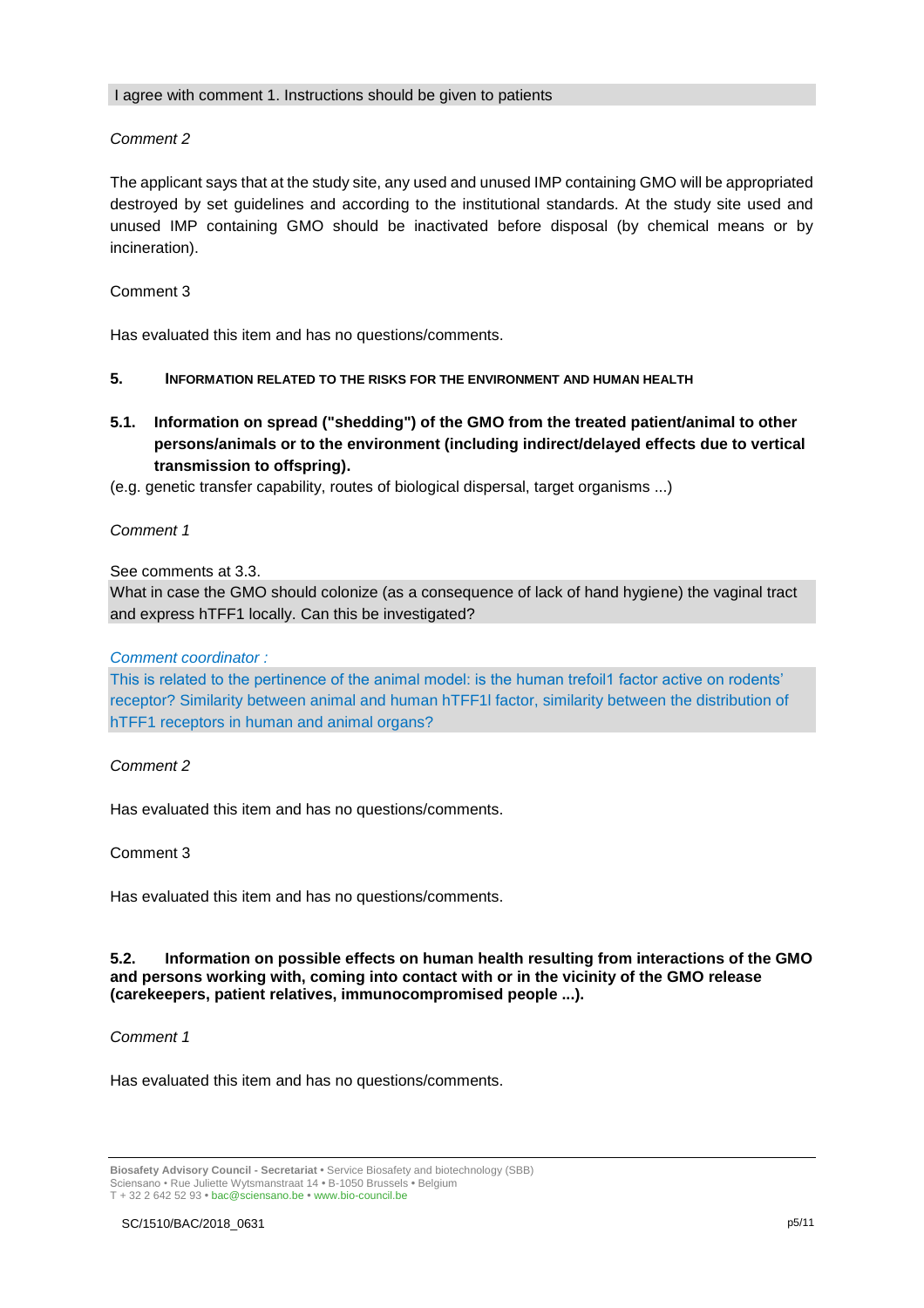## *Comment 2*

AG013 is non-replicative, non-infectious and non-pathogenic. AG013 is very much biologically contained. It can only survive in artificial laboratory cultures. Compared to the non-modified parental strain, it is totally dependent on the addition of thymine/thymidine to the culture medium (thymine-less death).

## Comment 3

Has evaluated this item and has no questions/comments.

#### *Comment coordinator :*

Has evaluated this item and has no questions/comments.

#### **5.3. Information on possible effects on animal health or on the environment.**

#### *Comment 1*

Has evaluated this item and has no questions/comments.

#### *Comment 2*

Has evaluated this item and has no questions/comments.

#### Comment 3

Has evaluated this item and has no questions/comments.

#### *Comment coordinator :*

Has evaluated this item and has no questions/comments.

## **5.4. Information on selective advantages or disadvantages conferred to the GMO compared to the parental organism.**

#### *Comment 1*

The removal of *thyA* gene in the generation of AG013 confers an additional safety feature than the ones already present in MG1363. But can the amount of thymidine released from damaged host tissues and bacteria, nullify the additional safety feature [\(Richard A Proctor,](https://www.researchgate.net/scientific-contributions/39302366_Richard_A_Proctor?_sg=OXkCwIOfLIkAMtwljSkwxpsJC9QgH5Oieanpf2JeBCfygM6YuEluAE7xNMwPPE7ZVnWkNuM.hy_LC38JLdeeHowPICYqeQnNsAHAp-35ZxUVy77p5i9hiNgEk0cKbP0cgBtGzS7TLD8pZCEzxIiELsyokTZVOg) Clinical Infectious Diseases 46(4):584-93, 2008)?

#### *Comment coordinator :*

Same concern as in comment 1, assuming that the GMO could enter the bloodstream through the ulcerations. It is not clear what selective advantage the expression of hTFF1 protein could confer to the GMO or any other microorganism, but this is not discussed in the technical dossier.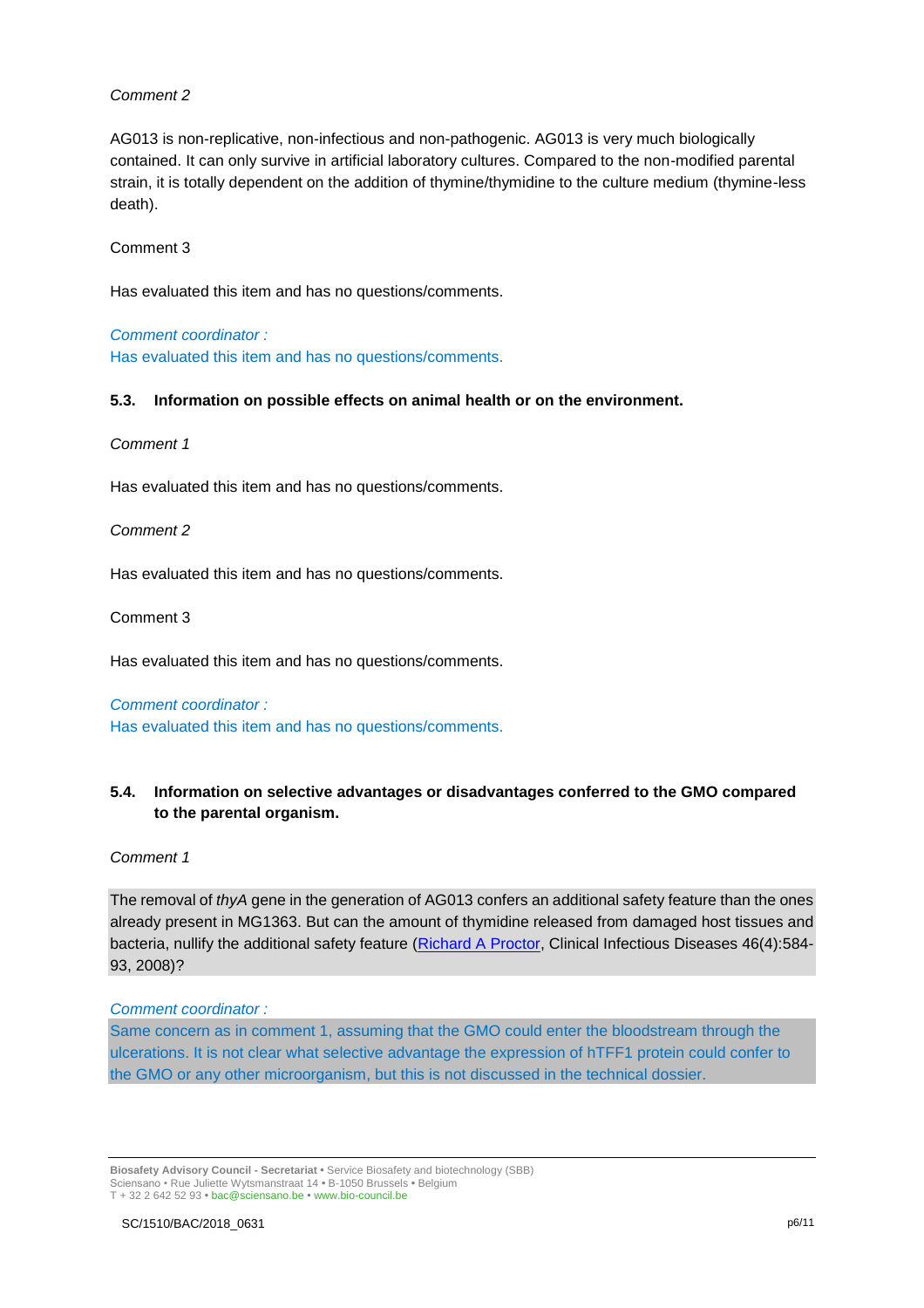#### *Comment 2*

Compared to the non-modified parental strain, AG013 is totally dependent on the addition of thymine/thymidine to the culture medium (thymine-less death).

Comment 3

Has evaluated this item and has no questions/comments.

## **5.5. Information on the possibility of the GMO to reconvert to his wild type form and possible consequences for human health or the environment.**

*Comment 1*

Has evaluated this item and has no questions/comments.

#### *Comment 2*

Has evaluated this item and has no questions/comments.

Comment 3

Has evaluated this item and has no questions/comments.

#### *Comment coordinator :*

Has evaluated this item and has no questions/comments.

## **5.6. Information on the possibility of the GMO to exchange genetic material with other microorganisms and possible consequences for human health or the environment.**

*Comment 1*

Has evaluated this item and has no questions/comments.

*Comment 2* 

AG013 contains no plasmids or conjugative transposons and is not able to transfer genetic material to other bacteria.

Comment 3

Has evaluated this item and has no questions/comments.

# *Comment coordinator :*

Has evaluated this item and has no questions/comments.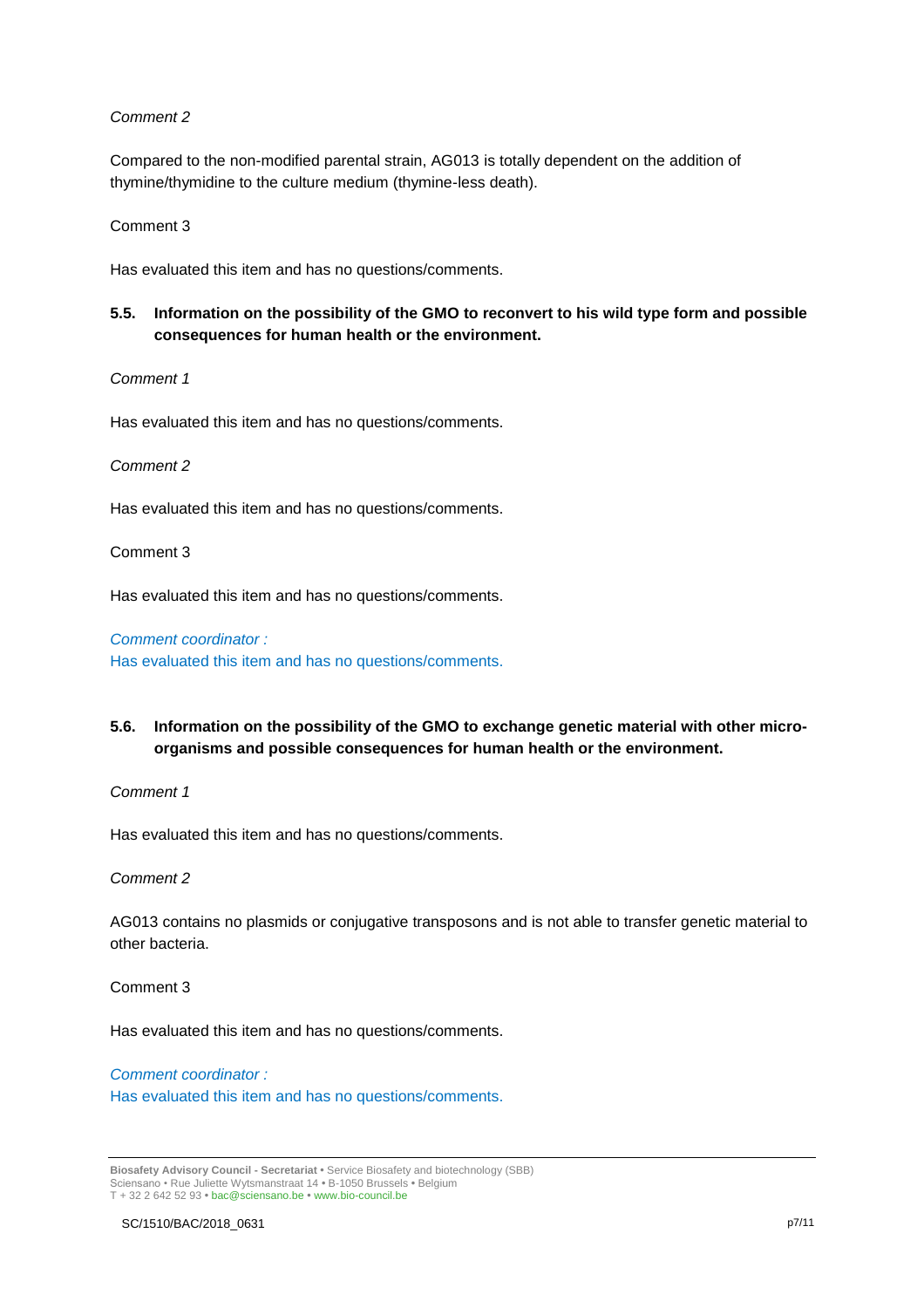**5.7. Information on the possibility of gene transfer to other organisms and about the selective advantages or disadvantages conferred to those resulting organisms (possible consequences for human health or the environment).**

#### *Comment 1*

Has evaluated this item and has no questions/comments.

#### *Comment 2*

Has evaluated this item and has no questions/comments.

#### Comment 3

Has evaluated this item and has no questions/comments.

#### *Comment coordinator :*

It is not clear what selective advantage the expression of hTFF1 protein could confer to the GMO or any other microorganism, but this is not discussed in the technical dossier.

## **6. INFORMATION RELATED TO THE MONITORING, SURVEILLANCE AND CONTROL, WASTE TREATMENT AND EMERGENCY PLANS PROPOSED BY THE APPLICANT**

## **6.1. Monitoring plan proposed by the notifier and possibility to identify the occurrence of non-anticipated adverse effects.**

(adequation between the monitoring plan and risks identified during the risk assessment, when appropriate measures to minimize the potential risks to offspring ...)

*Comment 1*

Has evaluated this item and has no questions/comments.

## *Comment 2*

Has evaluated this item and has no questions/comments.

Comment 3

Has evaluated this item and has no questions/comments.

*Comment coordinator :* 

Has evaluated this item and has no questions/comments.

## **6.2. Surveillance and control of the release**

**Biosafety Advisory Council - Secretariat •** Service Biosafety and biotechnology (SBB) Sciensano • Rue Juliette Wytsmanstraat 14 **•** B-1050 Brussels **•** Belgium T + 32 2 642 52 93 **•** bac@sciensano.be **•** www.bio-council.be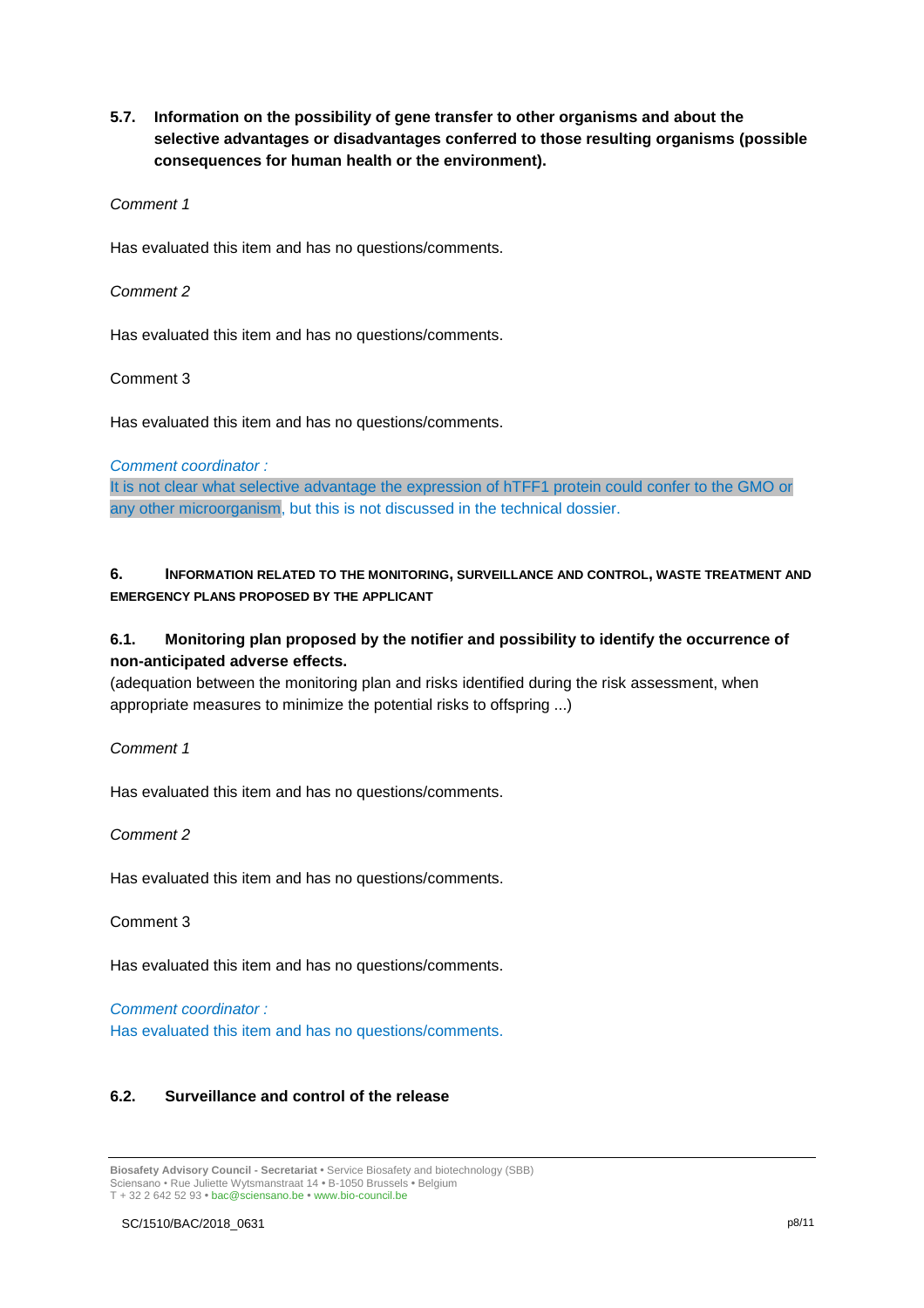(adequation between the procedures to avoid and/or minimise the spread of the GMO and risks identified during the risk assessment...)

## *Comment 1*

After discarding in the sink, it is not prescribed to decontaminate the sink to avoid transmission to other individuals: transfer to other persons eg. by close contact see comment above item 4

*Comment coordinator :*  Agrees with this comment.

*Comment 2* 

Has evaluated this item and has no questions/comments.

Comment 3

Has evaluated this item and has no questions/comments.

#### **6.3. Information on the waste generated by the activity and its treatment.**

(e.g. type of waste, amount ...)

*Comment 1*

Has evaluated this item and has no questions/comments.

*Comment 2* 

The applicant says that at the study site, any used and unused IMP containing GMO will be appropriated destroyed by set guidelines and according to the institutional standards. At the study site used and unused IMP containing GMO should be inactivated before disposal (by chemical means or by incineration).

Comment 3

Has evaluated this item and has no questions/comments.

*Comment coordinator :*  Has evaluated this item and has no questions/comments.

## **6.4. If applicable, information on the emergency plan(s) proposed by the notifier.**

*Comment 1*

Has evaluated this item and has no questions/comments.

*Comment 2*

**Biosafety Advisory Council - Secretariat •** Service Biosafety and biotechnology (SBB) Sciensano • Rue Juliette Wytsmanstraat 14 **•** B-1050 Brussels **•** Belgium T + 32 2 642 52 93 **•** bac@sciensano.be **•** www.bio-council.be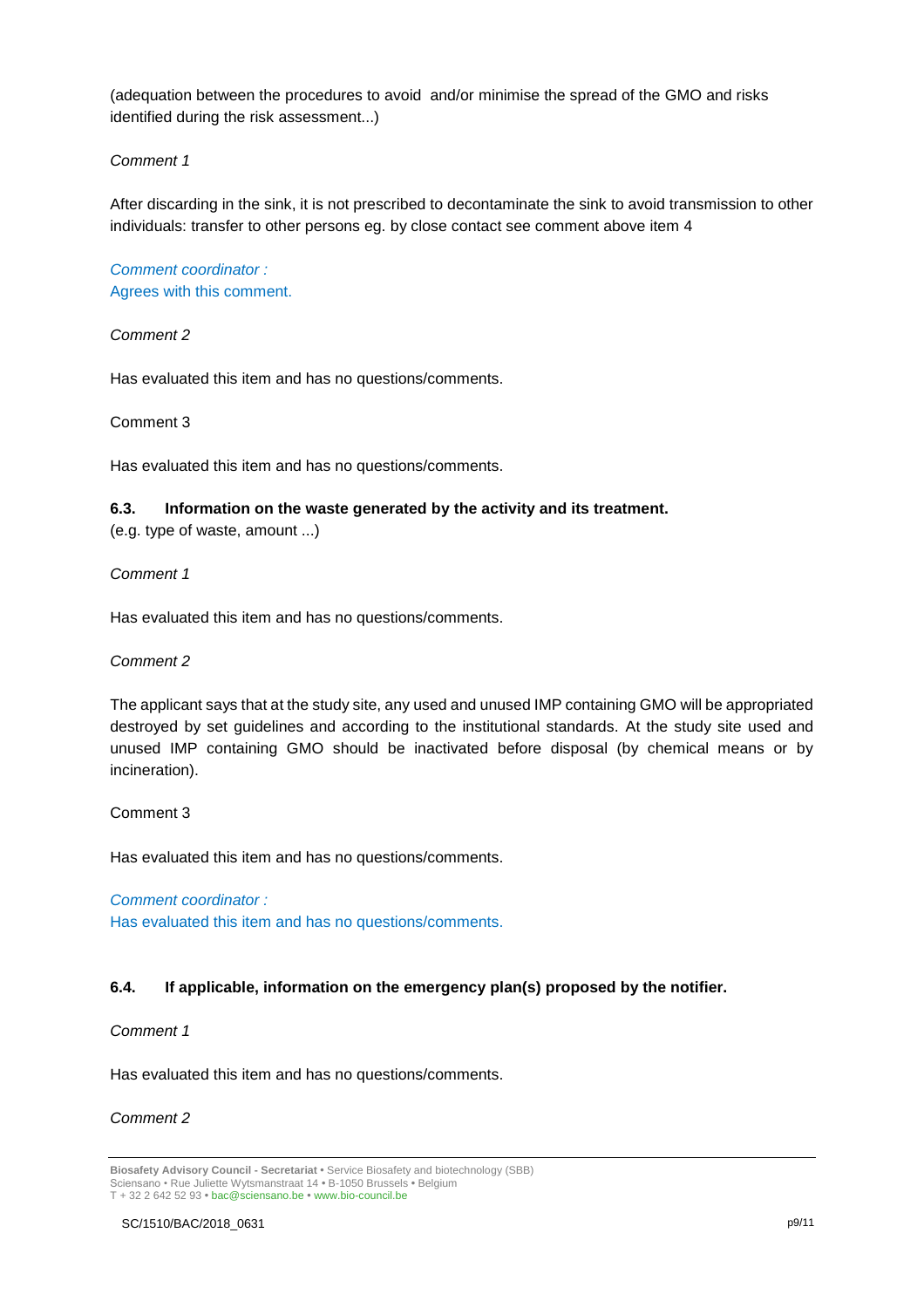Has evaluated this item and has no questions/comments.

## Comment 3

Has evaluated this item and has no questions/comments.

*Comment coordinator :*  Has evaluated this item and has no questions/comments.

#### **6.5 Information related to the identification of the GMO and the detection techniques**

(e.g. identification methods and detection techniques, sensitivity, reliability and specificity of the proposed tests ..)

*Comment 1*

Has evaluated this item and has no questions/comments.

#### *Comment 2*

Has not evaluated this item.

*Comment 3* 

Has evaluated this item and has no questions/comments.

#### **7. OTHER INFORMATION**

**7.1 Do you have any other questions/comments concerning this notification that are not covered under the previous items?**

*Comment 1* None

*Comment 2* None

*Comment 3* None